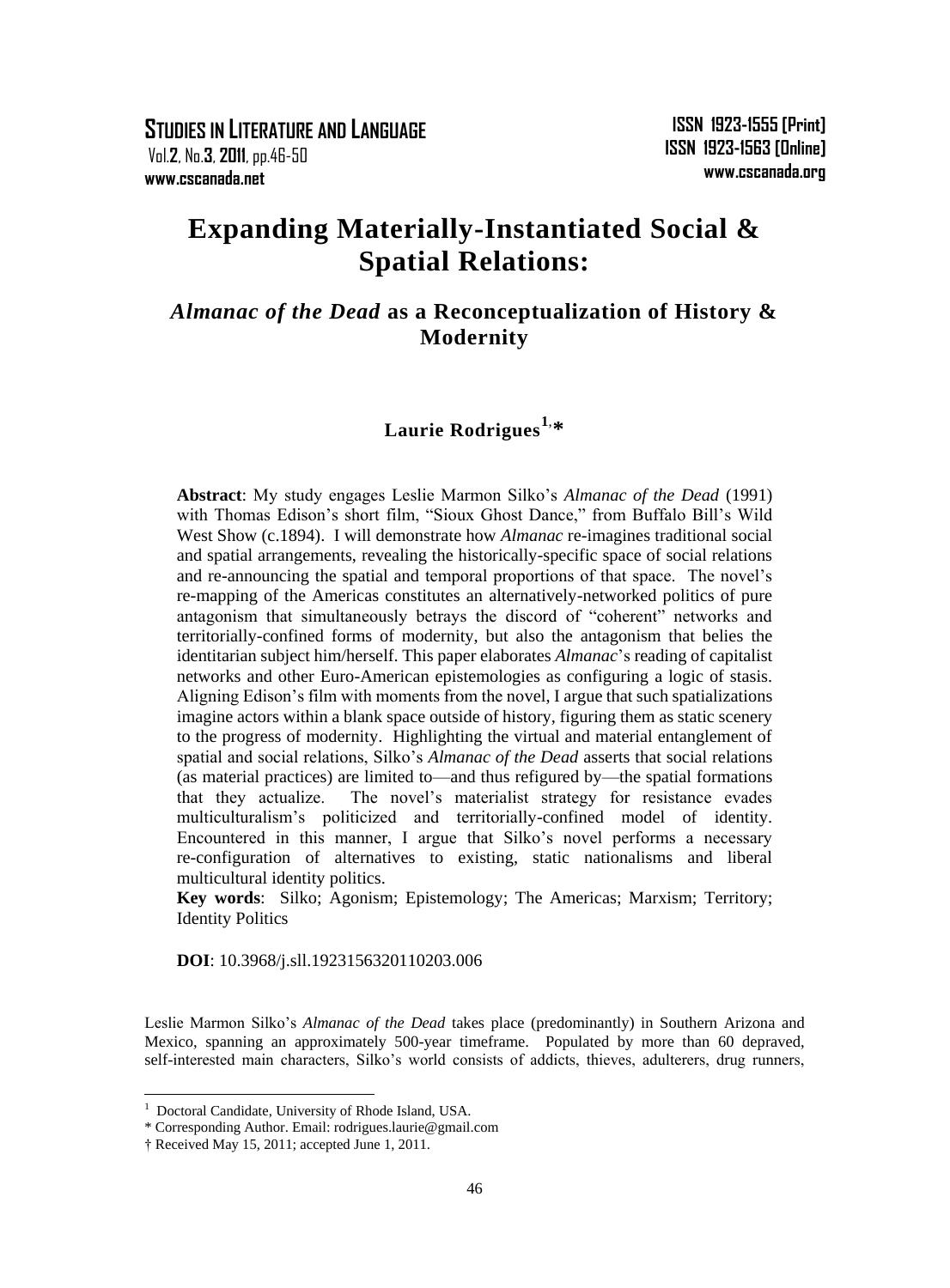#### *Laurie Rodrigues/Studies in Literature and Language Vol.2 No.3, 2011*

murderers, snuff film vendors, and so on. In the novel, the CIA participates in the drug trade, federal judges and police commissioners are easily bribed, land spectators are, at best, unscrupulous and the "Résistance," so to speak, is comprised of various fanatical, paranoid conspiracy theorist groups. *Almanac of the Dead* shows us a place where we would never want to live; but with its narrativistic probity and fierceness, the novel slowly reveals to us that we already do.

*Almanac of the Dead* exposes modernity"s territorially-bound political and economic forms and interrogates the contingency and historically-specific spatiality of various subject positions. My reading of *Almanac of the Dead* (1991) seeks to show how this sprawling, 763-page, non-linear narrative reorganizes spatial and social formations, developing a radical re-thinking of both ideological and cultural identitarian assertions, anchoring its theorization in *agonism*—briefly, a skepticism toward politics to overcome deep sociological divisions while emphasizing the potentially positive aspects of social and political conflict.

As an index for my reading of the novel, I append a short film entitled "Sioux Ghost Dance" (available at: <http://youtu.be/uomw37xfmrw>) For the sake of background, very briefly: the Ghost Dance and its associated religion originated from a series of visions experienced by a Nevada Paiute prophet and medicine man, named Wovoka, in 1890. His hopeful news of the Ghost Dance"s ability to bring apocalypse upon the white intruders spread rapidly. Of course, the American government panicked when it learned of this prophesy, and as it saw the religious movement consume the Plains Indians Nation, it became bent upon the religion"s eradication. During a large ritual dance by the Lakota Sioux at Wounded Knee Creek in South Dakota, December 1890, a company from the American army attacked, killing several chiefs, medicine men, among many others, including women and children. Historically, this event is known as the "Massacre at Wounded Knee."

Four years following the Massacre, at a performance exhibit for Buffalo Bill"s Wild West Show, Thomas Edison produced the film to which I refer above. Silent, and with a running time of about 33 seconds, at first glance this film hardly seems an appropriate point of departure for the discussion of a 700-plus page novel. However, I will argue that this little film brings into full view what I see Silko"s novel trying to perform: the deep ideological influences of American modernity upon our formulations of subjectivity, identity and culture.

What might we note as we look at this film? Several readings might proliferate: A multicultural approach might assert the Ghost Dance, a once-crucial, dynamic movement to Native American culture—a source of hope, an explanation and solution for white oppression—is reduced to stasis in this film. Alternatively, a theorist attuned to the concerns of cultural identity might defend Edison"s film as a means for our constant restoration of the Ghost Dance movement, a defense of the culture"s implicit right to survive. Indeed, throughout Silko"s novel, her indigenous characters, again and again, make assertions of this very sort; *Almanac of the Dead* foregrounds its characters' preoccupations with identitarian struggles.

However, these preoccupations often appear as mere conceits, as the novel"s characters perform their identities along a spectrum of intensity: At one end of this continuum, identity takes the form of a frantic "going through the motions," the majority of Silko"s characters do not fully associate with the identity that they claim; nonetheless, many fervently claim it anyway, in hopes of personal benefit/ eventual vindication—we see this in Bartolomeo, for example, a fanatical Cuban Marxist. Along the rest of the identitarian spectrum, "self" functions for other characters as a sort of trial and error process—some more devastating than others—resulting in an eventual revelation, a discovery or a leap of faith. Spatially and socially linked to the former group, these characters often find themselves at odds with themselves *as well as* their neighbors, with regard to identification. Not only does this expose a mutual contingency of spatial and social formations, underscoring the fact that they are both conditioning and contingent—both an outcome and a medium for the making of history—but also that identity is structured something like belief, at least in the world of the novel.

But to linger with Edison"s film a moment longer: At the zero level, the film shows us a group of people. Their genders are somewhat unclear to the eye, given the film"s lighting; but nevertheless, the people appear to be of various ages. They are hopping around in a circular formation, wearing relatively minimal clothing. Primary information on the content of the film (i.e., who the performers are, the name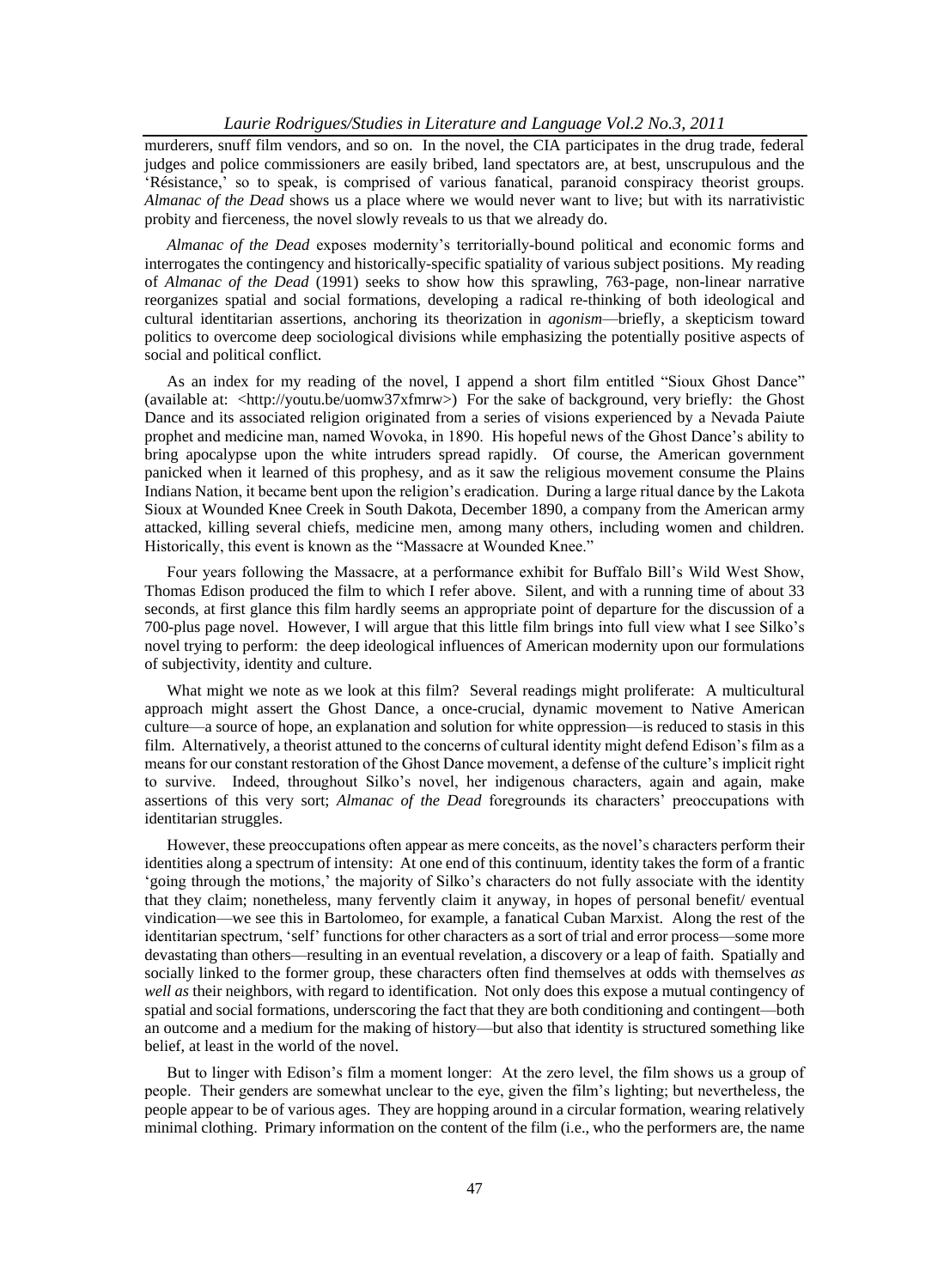of the action they perform) is conveyed to us through the video"s title. This information presents what is "real," but this can be reconstructed only retroactively, from a multitude of symbolic formations (such as historical context), which tell us 'all there actually is' in the film. Apart from this, we have our inflected and conditioned associations, in other words, our own identities—academic, political, social, and so on—to aid our meaning-making. Thus, even with its title, our understanding of the film is still suspect: Highlighting the inextricability of the material and abstract dimensions of our social relations and the space of the film, I read in "Sioux Ghost Dance"—and Silko"s novel—the inherent messiness, the general antagonism, of social and political processes.

Essentially, we cannot confront the film"s content directly; our understanding relies upon lenses of multiple, virtual formations—or, symbolic fictions, to reference Lacan. And in a second move, by essentially exposing this content to us nonetheless, the film betrays that which is purely virtual, actually nonexistent—this is not our negative access to its meaning, but the meaning *itself* as negativity. In this way, Edison"s film presents us with a Deleuzian *impulse image*.Evoking neither the emotion of the affect image *nor* the determinate, realistic world called up by the action-image, the *impulse-image* is one of impulses and animal drives, taking place in an *originary world—*which is to say, a world recognizable by its formless character, a pure impression of "without-background" that is crossed by non-formal acts that do not refer to a constituted subject (Deleuze, 124-25). In our viewing of this impulse-image, the originary world erupts into our determined, realistic world, threatening to render our entire milieux a naturalistic system. And it is at this point of our contact—between our social reality and the originary world—that the interpretive act becomes problematic. In its immanence to the realistic milieux, a multiplicity of interpretations erupt, informed by, not only the film"s directive labeling, but our own conditioned/ habitual/ inflected associations. The film, thus, generates a surplus effect that cannot simply be cancelled through demysitifcation.

Interestingly, many of the characters who we meet in *Almanac of the Dead* seek to simultaneously realize and repress the idea of social reality as a naturalistic system, the same desubstantialized form which emerges in Edison's film, through their assertions of cultural metonymy. As discursively contingent, interested agents in the social process (Marxist, Christian, indigenous, and so on), these characters" invested experiences of the identitarian cause emerge as the novel"s primary critique of "self." As soon as such a subject-position is assumed, a character or group of characters, through the performance of their cause, undermine it through their fundamentalist articulations of that cause; driven by panic, worry, resentment and envy, these characters figure in the novel as deluded—hypocritical, depraved, self-interested. What this figuration shows, through its basic belief that antagonism comes from without, is the discord and antagonism residing at the heart of the One"s relation to itself.

For example, Bartolomeo, a Cuban Marxist, is executed by a group of indigenous people because of his indifference to their history. He tries to explain to them their exploitation and the necessity of their revolt against capitalism. They tell him that they do not care about capitalism; they are not respected by white people, so they want to fight white people. When the Bartolomeo preaches to the Indians one too many times on the evils of private property—without stopping to hear their stories of massacres and forced assimilation—they hang him on charges of "crimes against history" (516). What defines Bartolomeo the Marxist is what he believes, but what defines the Indians, essentially, is who they are. While Bartolomeo is deluded by his fanatical adherence to Marxist ideology, Silko shows us that the indigenous people are likewise deluded. Their desire to rid themselves of the presumed hindrance to a fully actualized identity by "fighting white people" is, essentially, as much based in illusion as Bartolomeo"s assertions that they should become Marxists, like him.

As this example shows, the novel"s larger-scale clash between Euro-Americans and the indigenous peoples of the Americas, then, is *not* one of contradiction, *nor* is it an opposition of terms; rather, it is an *impossible relationship* between the two. The belief that the other is an obstacle in the way of self-identity engages one in the social *reality*—which is merely a multiplicity of symbolic fictions, an illusion (note: the same starting point as our various possible interpretations of Edison"s film). What the illusion ignores is that the signification of the subject position (whether ideologically *or* culturally-constituted) is not fixed in advance—it changes according to how it is articulated in a series of equivalences, marked by the metaphoric surplus of other positions. Thus, Bartolomeo and his Marxist comrades cannot effect their anti-capitalist revolution without the emancipation of the Mexican Indians;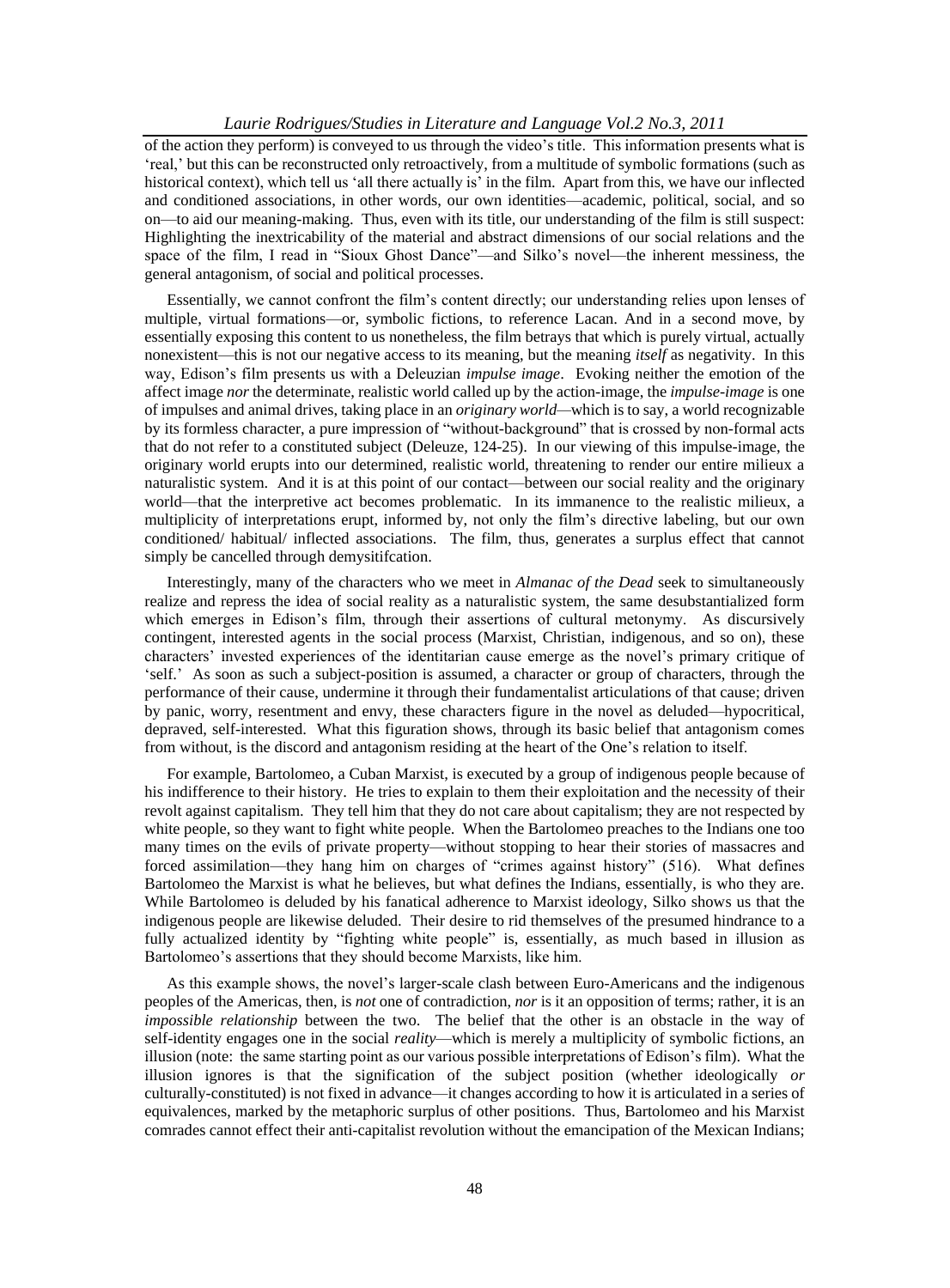#### *Laurie Rodrigues/Studies in Literature and Language Vol.2 No.3, 2011*

likewise, the Mexican Indians cannot effect a reparation of their identity without abandoning the capitalism from which they benefit. From this, we might venture to claim that Silko constructs something of a unified subject position—the general identitarian core animating the novel"s series of particular cultural/ ideological forms. However, this unity is radically contingent, the result of virtual, symbolic condensation; that is to say, it persists in the very irreducible tension that resides between these particularities and never functions as an expression of some internal necessity according to which the interests of all positions will, in the long run, convene.

After all, at the end of Silko"s novel, none of the planned revolutions are carried out; she leaves us, in the end, with no sense of when or if any change will be achieved. Instead, she leaves us with her fanatical characters having made no formal revolutionary/ emancipatory plans; rather, they are in New Mexico, where they plan to attend a healing convention. With this deadlock, Silko shows us that there is no primordial polarity of the indigenous people and the Euro-Americans, just as there"s no polarity between the novel's many poor or rich characters, the homeless or those with homes, black or white, Marxist or capitalist, and so on. An external enemy, therefore, is a form—a virtual, or symbolic, reality—upon which the impossibility of transcendent identity is externalized. A figure of fascination, this enemy plays a central role in blinding the novel"s identity-assertive characters to the fundamental *bloc* that attends their identity. The transcendent identity, then, functions as a kind of perspective illusion, a reality that can never be seen as "whole" because that reality contains an aporia which constitutes the transcendent identity"s inclusion within reality. This perspective illusion is a misperception of the discord inherent to immanence; so, this antagonism is not an opposition between two poles/ elements/ terms, but a *gap* between identity as such and itself—the void of one"s own place of inscription.

But what of those characters who are not "going through the motions" of identity assertion—the lost, the reflective, the hesitant? Those who are not killed off or converted—such as Sterling, Seese, Lecha, Clinton—all suffer over the course of the novel for their alleged "forgetting" or "refusal" of their identities; by the end of the novel, each of these characters sets about (not a revolution, but) a self-exile: Exiles from their physical homes, as well as from their habitual social relations. From this, we can deduce these characters" experiences of identity as a *drive*, propelled by, perhaps, an intuited gap in the order of their beings, loss itself as object—in contrast to the fanatics" experience of identity as *desire*, the filling of the void with fantasmatic incarnations that are figures of the void itself, the lost object.

At the imbalanced heart of Silko"s novel lies the seeming tragedy of identity; over the course of the book, Silko slowly uncovers a perverse network of information—"sorcery," it is called—that traverses mysteriously linked systems of values. This "sorcery" enables the mutually reinforcing, co-evolving ideological projects of nominalist historicity—or, modernity (such as liberal democracy, capitalism, Christianity, Marxism)—to permeate nearly every aspect of social, ecological and economic life. So at the end of the novel, as the exiles disperse, we cannot help but wonder over their eventual fates. Edison"s film presents an elegant analog for this exilic process: while Silko"s characters follow their respective lines of flight, their drive undoubtedly circles around a threatening black hole. Though they are driven to make of themselves naturalistic processes, they are nevertheless contingent upon the determinate milieux of social reality—spatial, historical, cultural, ideological. "Sioux Ghost Dance" conjures in us the very multitude of fictional, symbolic interpretations—veils of abstraction and aestheticization—to which Silko"s exiles are subjected throughout the novel. *Almanac's* theorization of Western epistemological stasis comes to us through this (quite basic) betrayal of the entire project of subjectivation/ subjectivization.

However tragic this all may seem, I argue that, at its zero-level, *Almanac of the Dead* vibrates with a fundamentally positive figuration of identity. The novel provokes us to imagine an inoperative form of community and a de-humanization of identity. Rather than validating historically-fixed individual or group interests, Silko"s work suggests that concepts such as identity can reflect an experimentally connective and potentially productive drive—a striving. While *Almanac* emphasizes the various social processes that constitute and frustrate this striving, its (and the film"s) vision of identity is performative and immanent only to itself—*and not* constituted by these processes (Brown 75). Her novel functions to encourage possibility through a denial of historically cemented and institutionally secured bounds, denying through words and images the effects of wordless, yet potent, material constraints (Brown 134).